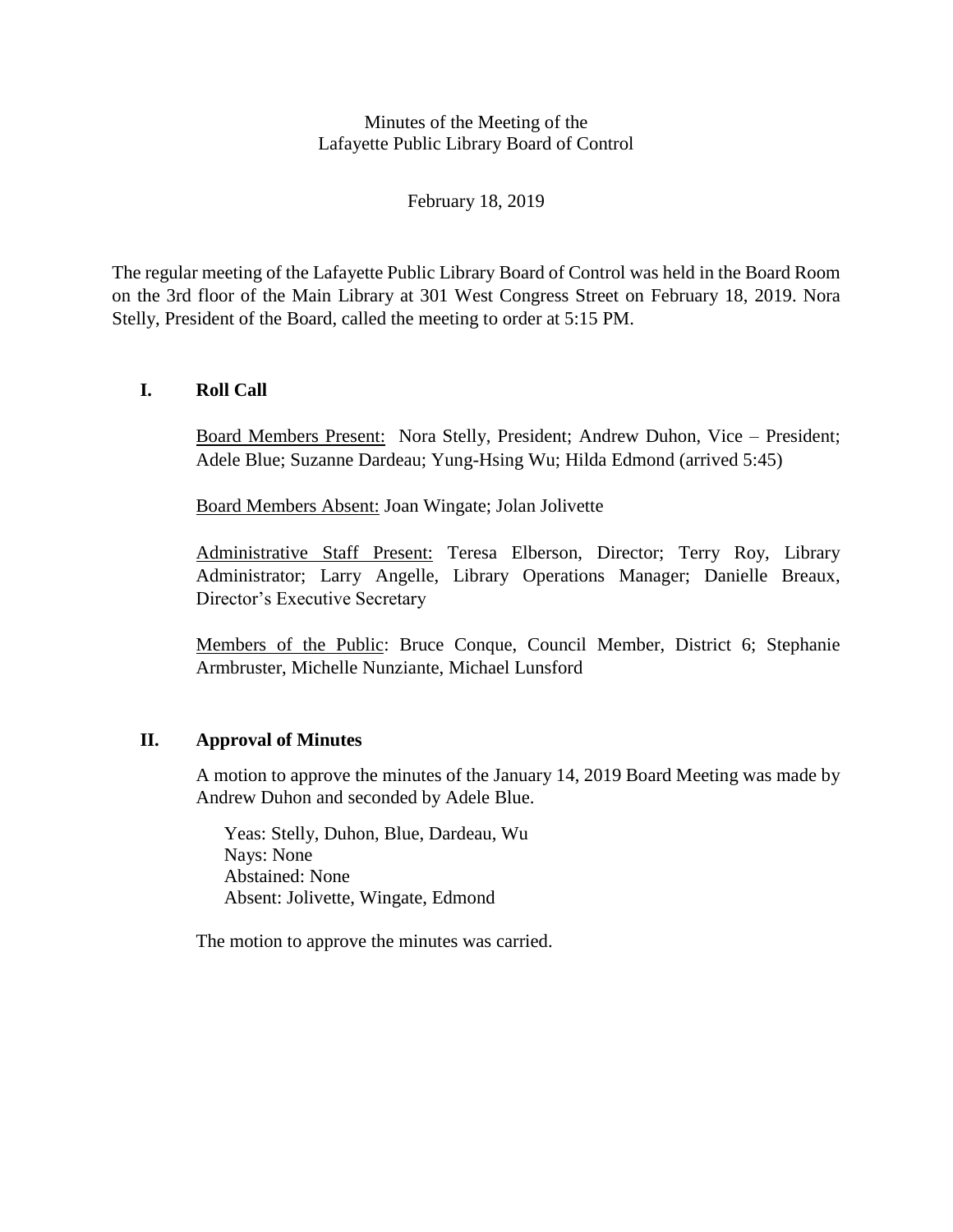A motion to approve the minutes of the February 4, 2019 Special Board Meeting was made by Andrew Duhon and seconded by Yung-Hsing Wu.

Yeas: Stelly, Duhon, Blue, Dardeau, Wu Nays: None Abstained: None Absent: Jolivette, Wingate, Edmond

The motion to approve the minutes was carried.

### **III. Comments from the Library Board**

### **A. Lafayette Public Library Foundation Report**

Nora Stelly announced that the Foundation is currently planning the awards banquet in April. All are invited to attend. The Foundation is in the early discussion stages of reorganizing its previous Political Action Committee.

### **IV. Director's Report and Comments**

Teresa Elberson announced staff changes and vacancies that need to be filled.

Children, teen and adult programming staff have been attending summer reading program workshops presented by the State Library as LPL gets ready for "A Universe of Stories" with a space theme for the summer.

A reception was held on January 24 at the Main Library for the 100 Book Club. Recognized were those that read 100 books or more. Prizes were awarded and refreshments were served.

East Regional Library launched the circulation of fishing poles February 1. These poles are made available by the Louisiana Wildlife and Fisheries Department and they can be checked out for three weeks. The pond is stocked at the park and fishing is encouraged there.

Finding Gobi author Dion Leonard visited the Main Library on January 29. He visited two local schools the next day. He was made an honorary Cajun and was presented a certificate from the Mayor/President's office.

Outreach Services worked the Chinese Lunar New Year festival downtown on February 2 to celebrate the year of the Pig. They also helped the public to use a 3-D printing pen public at Waitr Day, a block party celebration of Waitr's move to its new Jefferson Street location on February 15.

Monthly reports were included in packets, along with copies of the latest BookTalk.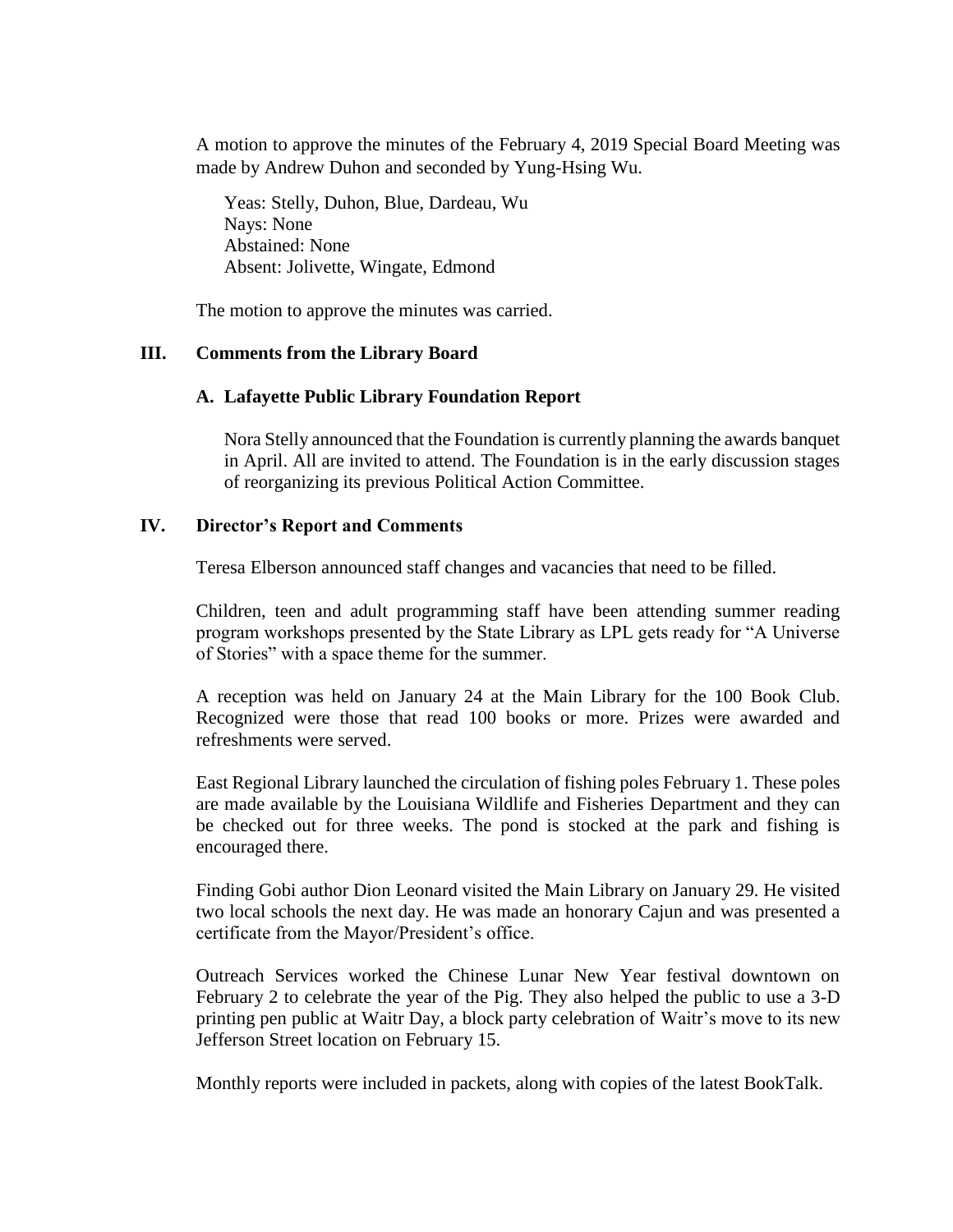About financials, Larry Angelle explained that the library had so far collected 12.7M and spent 7.5M, keeping pace with previous years.

## **V. Construction and Facilities Update**

The last site visit at West Regional Library was January 31. Permanent power has been turned on. According to the contractor, the City of Scott and Entergy had a paperwork submittal problem which delayed power to the building for two weeks after the transformer was installed. The contractor's time has been extended until March 15<sup>th</sup> for substantial completion for the delay.

The bookmobile is in the build stall. The interior components are being installed. The wrap design has been finalized and proofs were approved by Right Angle and library director. LA I drivers have been hired and books are being ordered. A launch event will be planned. Delivery is set for late February or early March.

Security gates have been installed and materials are being checked in and out using the RFID technology. Self-check machines are turned on at Main and SRL.

## **VI. Old Business**

# **A. Aaron Guidry, et al c. Teresa Elberson, et al Civil Action No. 6:18-cv-1232 United States District Court; Western District of Louisiana (Informational)**

Teresa Elberson stated that on January 31, Judge Summerhays adopted the report and recommendations from Magistrate Hanna dismissing the case due to lack of standing. The plaintiffs have 60 days to file an appeal in the Fifth Circuit.

Nora Stelly added that the case was dismissed without prejudice.

Teresa Elberson stated that there was an organization that hosted an event involving Drag Queens reading in a meeting room at the South Regional Library on February 3. This is the same organization that sued the library for the use of the meeting room. The library was not involved in this program, in any way, other than allowing the use of the room.

Suzanne Dardeau asked when Teresa Elberson was informed of the organization wanting to book the meeting room. Mrs. Elberson stated that Judge Hanna made a ruling on January 3 stating that the library would stop asking patrons to fill out forms disavowing Drag Queen Story Time as a condition of using library space.

Suzanne Dardeau then asked how many people attended the event. Teresa Elberson stated she did not know, as she was not present. Dardeau asked if there were protests. Elberson stated that lawyers were worried that there would be and recommended that more security be provided. There was a group protesting, but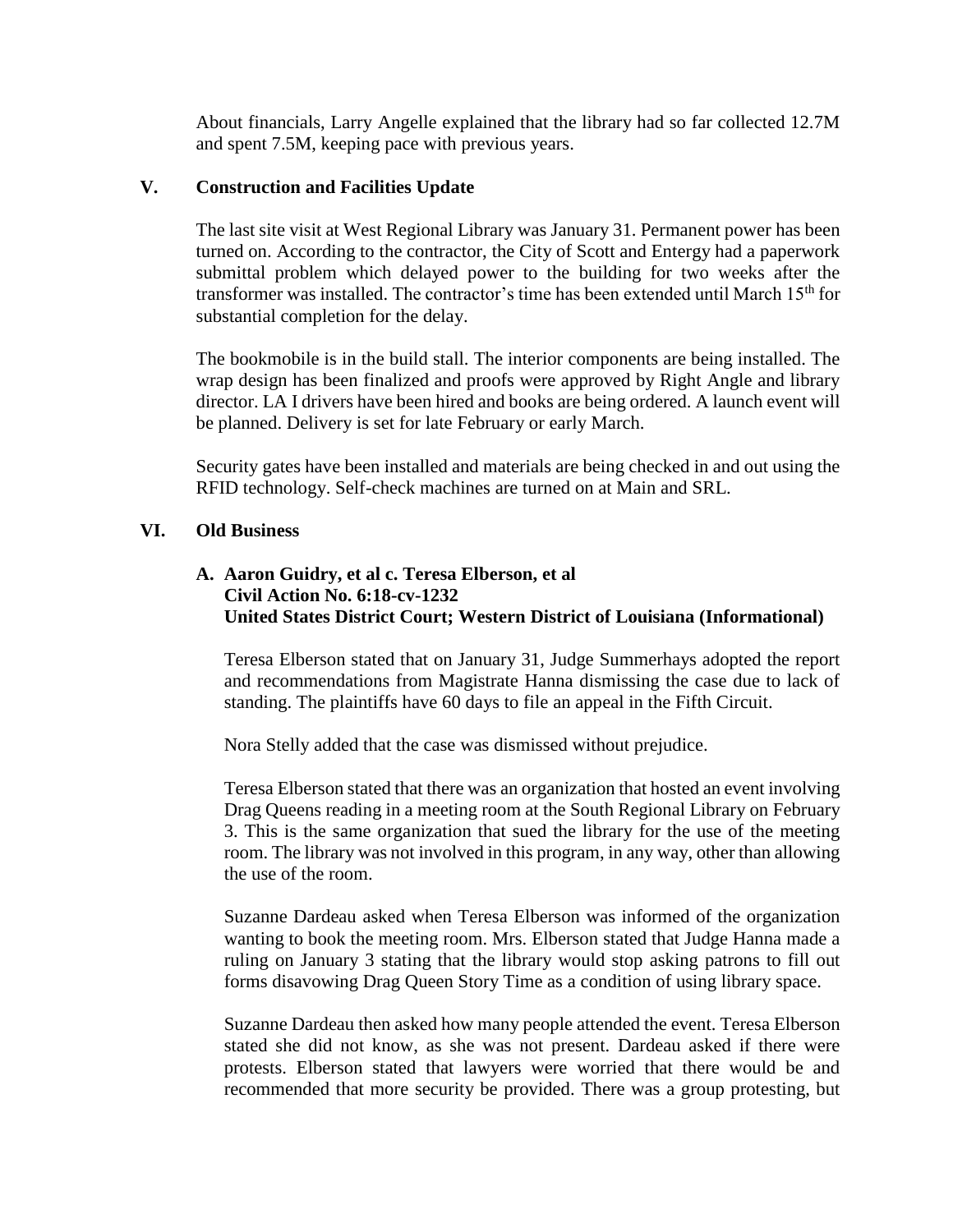there were no conflicts. Mrs. Elberson stated to her knowledge, there are no further requests for meeting rooms by that group.

Nora Stelly reiterated that there was an issue with a more intrusive meeting room form. The library attorneys suggested that the room reservation form be altered in light of the agreement reached with the court in order to give the library protection against a contempt ruling. Additional information was required of groups trying to reserve rooms. The language of the form led to the involvement of the ACLU.

## **B. Fund Balance**

Teresa Elberson announced that she gave a presentation to the Rotary Club on the status of the fund balance. Andrew Duhon stated that he, Teresa Elberson and Nora Stelly had met with the LCG Administration to get an understanding of their position on the reallocation of \$18M.

Nora Stelly announced that the fund balance issue may be on the agenda at the March 12 council meeting.

Suzanne Dardeau asked for the status of the evaluation of the Director. Nora Stelly said that an informal date has been set for the end of March for the evaluation to be written.

#### **VII. New Business**

## **A. LLA and ALA conference attendance for Trustees (Informational)**

The Louisiana Library Association conference will be held March 14-15 in Baton Rouge. Andrew Duhon will be awarded the James O. Modisette award for the Trustee of the Year. The library has money to send all trustees to this conference.

The American Library Association conference is in Washington, D.C. and will be held June 20-25. The library has money to send one trustee to this conference.

## **B. Meeting Room Policy Changes**

Teresa Elberson explained the changes in the meeting room policy. One change is that one must have a valid, full-use library card to book a meeting room. Another is that standard fire code regulations prohibit any open flames, burning candles, and flammable, combustible, and hazardous materials in the library.

Tammy Parker Pratt and Joy Rabalais asked that two things be added to the policy.

The library administration (Library Director and/or Board of Control) reserves the right to require the group reserving the room to pay the cost for additional security that may be required to ensure compliance with the library's guidelines and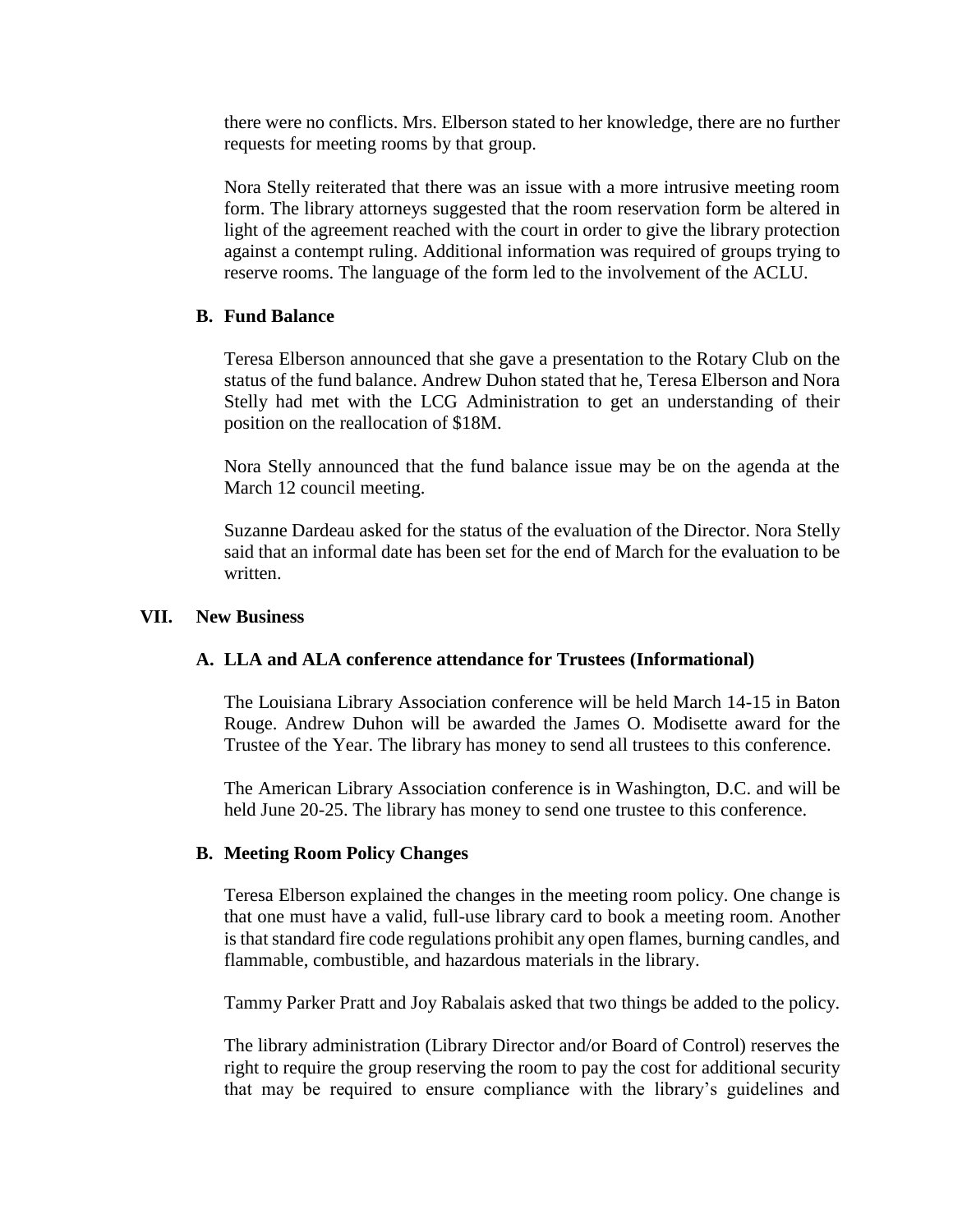policies, including the Patron Behavior Policy. If the library determines that additional security is required, the library will make appropriate arrangements with the Lafayette Parish Sheriff's Office or the Lafayette Police Department, and an invoice for the anticipated cost of the additional security will be required to be prepaid by the group reserving the room at least fourteen (14) days before the event, if time allows. The group reserving the room will likewise be financially responsible for any additional security costs that exceed the amount of the prepayment. Should prepayment not be timely made, the library may cancel the reservation and/or use of the room.

The library administration (Library Director and/or Board of Control) reserves the right to require the group reserving the room to provide the library with a certification of insurance and proof of liability insurance in the amount of \$1,000,000.00 with Lafayette City-Parish Consolidated Government/the Lafayette Public Library as an "additional insured," at least fourteen (14) days prior to the use of the meeting room, in default of which the library may cancel the reservation and/or use of the room.

A motion to approve the proposed Library Meeting Room Policy and Guidelines as presented on February 18, 2019 to be effective February 19, 2019 was made by Andrew Duhon and seconded by Adele Blue.

Yeas: Stelly, Duhon, Blue, Dardeau, Wu Nays: Edmond Abstained: None Absent: Jolivette, Wingate

The motion to approve was carried.

#### **VIII. Announcements**

- A. Reminder that Personal Financial Disclosure form due on or before May 15, 2019.
- B. Yearly Ethics training due before December 31, 2018.
- C. Next board meeting is March 18. 2019.
- D. Council discussion on fund balance rededication March 12 at 5:30.

### **IX. Comments from the Public on other matters not on the agenda**

Mrs. Stephanie Armbruster stated that as a homeschooler, she recently came up with a current events project for her teenager. She was disappointed in the bias regarding the transgender subject. Out of 91 listings, 90 were affirming and only 1 was nonaffirming. She stated that the one book that is non-affirming is a recent addition. This book was mentioned at the council meeting in September, and she knows for a fact that two citizens have since requested said book. She indicated that the bad news was that it took a public forum and two taxpayers suggesting the book for the library to get the one book. She stated that her daughter could not have a valid research paper with only one side of the argument. She feels that the library is not fulfilling its mission by